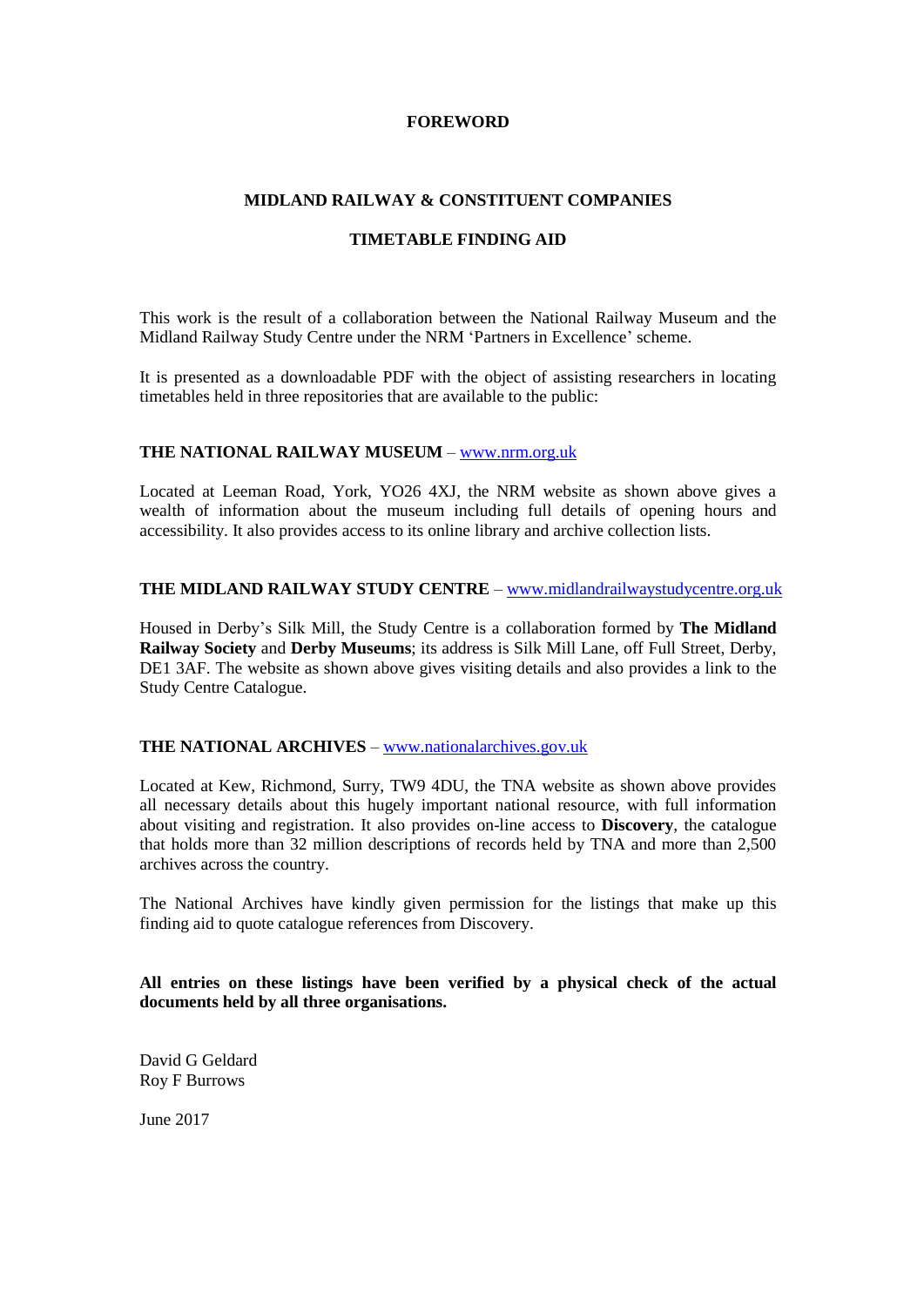### **CONTENTS**

| Foreword               |                                                                                     | $\mathbf{i}$ |
|------------------------|-------------------------------------------------------------------------------------|--------------|
| Introduction           |                                                                                     | $\mathbf{1}$ |
| Listing P1             | Midland Railway Public Timetables (all-line)                                        | 4            |
| Listing P <sub>2</sub> | Midland Railway Public Timetables (limited coverage)                                | 13           |
| Listing W1             | Midland Railway Working Timetables (all-line)                                       | 15           |
| Listing W <sub>2</sub> | Midland Railway Working Timetables (limited coverage)                               | 25           |
| Listing P3             | London, Tilbury & Southend Railway Public Timetables                                | 26           |
| Listing W3             | London, Tilbury & Southend Railway Working Timetables                               | 28           |
| Listing C1             | <b>Mainland Midland Constituent Company Timetables</b><br>$(excluding L.T.\& S.R.)$ | 30           |
| Listing P <sub>4</sub> | Midland Railway in Ireland Public Timetables                                        | 31           |
| Listing W4             | Midland Railway in Ireland Working Timetables                                       | 33           |